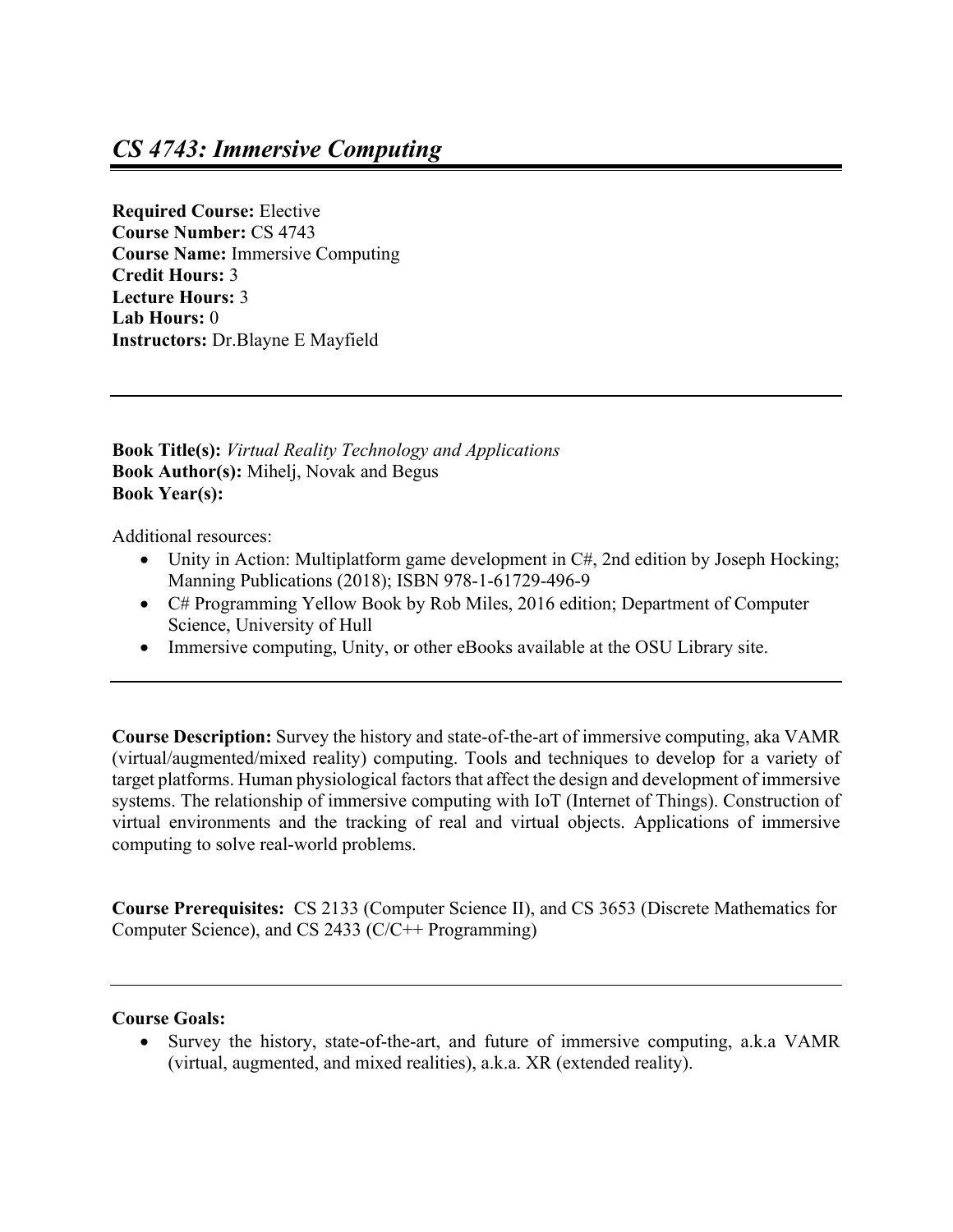- Learn to use appropriate tools and techniques to develop for a variety of target platforms. Examine the human physiological factors that affect the design and development of immersive systems.
- Investigate the relationship between immersive computing and IoT (Internet- of-Things). Learn about the construction of virtual environments and tracking between real and virtual objects. Study the applications of immersive computing to solve real-world problems.

## **Student Outcomes:**

| <b>Student Outcomes</b> | <b>Course Outcomes</b>                                                                                         |  |  |  |
|-------------------------|----------------------------------------------------------------------------------------------------------------|--|--|--|
|                         | • Understand certain physiological factors - such as visual,                                                   |  |  |  |
|                         | acoustic, and haptic modalities – and their effect on the                                                      |  |  |  |
|                         | creation of extended reality applications.                                                                     |  |  |  |
| $\overline{2}$          | • Learn or extend knowledge of programming techniques,<br>languages, and libraries as they are used to develop |  |  |  |
|                         | virtual, augmented, and mixed reality applications.                                                            |  |  |  |
|                         | • Build necessary skills for design and development using                                                      |  |  |  |
|                         | extended reality hardware, such as VR headsets, MR                                                             |  |  |  |
|                         | headsets, and mobile devices.                                                                                  |  |  |  |
| 3                       | • Design and develop projects in such a way that they are                                                      |  |  |  |
|                         | clearly and effectively documented, including embedded                                                         |  |  |  |
|                         | code comments.                                                                                                 |  |  |  |
|                         | • Reference assets that are used within the applications.                                                      |  |  |  |
| 5                       | • Lead or serve on a team that designs and develops extended                                                   |  |  |  |
|                         | reality applications.                                                                                          |  |  |  |
|                         | • Communicate effectively with team members and the client.                                                    |  |  |  |
| 6.                      | · Use appropriate design patterns such as abstract factories                                                   |  |  |  |
|                         | to develop effective applications.                                                                             |  |  |  |

## **Course Topics:**

| <b>Knowledge Area</b>                        | <b>Total Hours of Coverage</b> |  |
|----------------------------------------------|--------------------------------|--|
| Human-Computer Interaction (HCI)             |                                |  |
| Programming Languages (PL)                   |                                |  |
| Software Development Fundamentals (SDF)      |                                |  |
| Software Engineering (SE)                    |                                |  |
| Systems Fundamentals (SF)                    |                                |  |
| Social Issues and Professional Practice (SP) |                                |  |

| <b>Knowledge Area</b> | <b>Knowledge Unit</b> | <b>Topics Covered</b>  | <b>Hours</b> |
|-----------------------|-----------------------|------------------------|--------------|
|                       | Background            | History, state-of art, |              |
|                       | information           | and future of          |              |